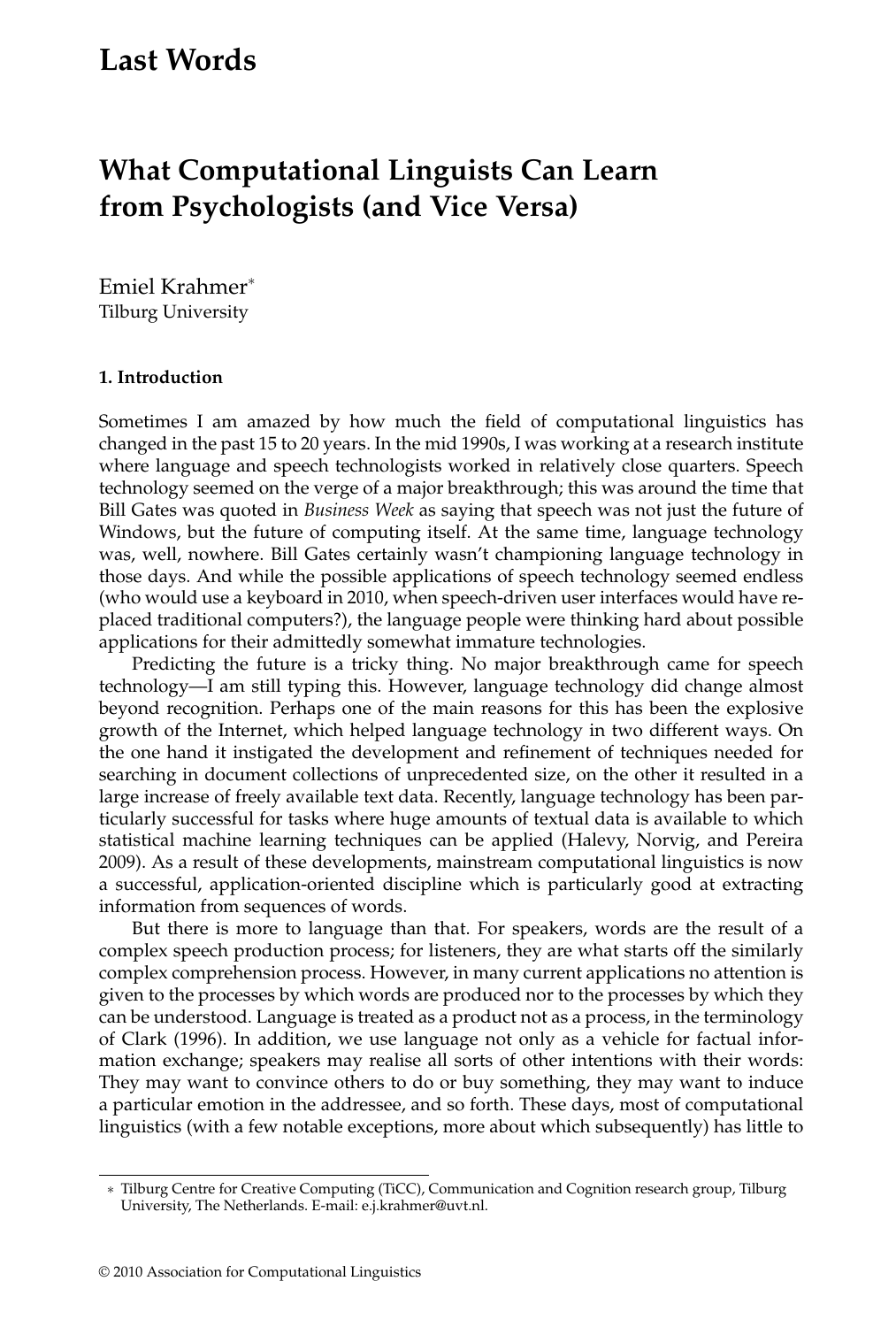say about how people produce and comprehend language, nor about what the possible effects of language could be.

It wasn't always like this; early work in computational linguistics took a different (and more ambitious) perspective. Winograd (1980), to give one more or less random example, explicitly treated language understanding and production as cognitive processes, which interacted with other cognitive modules such as visual perception; Hovy (1990), to give another, presented a computational model that generated different texts from the same underlying facts, depending on pragmatic, interpersonal constraints. It is interesting to observe that Winograd and Hovy built on both computational and psychological research, something which is increasingly rare in the field of computational linguistics, a point made convincingly by Reiter (2007). By now, it is generally accepted that the problems that Winograd, Hovy, and others tried to tackle are very complex, and that the current emphasis on more well-delimited problems is probably a good thing. However, it is not difficult to come up with computational applications for which a better understanding would be required of language as a process and the effects language may have on a user (interactive virtual agents which try to persuade a user to do something, for example). To learn more about how speakers and addressees manage to accurately produce and comprehend complex and potentially ambiguous sentences in real time, and how they may use these sentences for a whole range of intentions, we have to turn to psycholinguistics and social psychology, respectively. So let us sample some of the recent findings in these fields, and see if and how they might benefit computational linguistics. Interestingly, we will find many places where more attention to what goes on in computational linguistics would benefit psychologists as well.

# **2. Language Use and Its Social Impact**

Social psychologists study persons and the relations they have with others and with groups. Various social psychologists have concentrated on language (although perhaps not as many as you would expect given the importance of language for social interactions). A number of different approaches can be discerned, one of which concentrates on the psychological functions of function words (Chung and Pennebaker 2007). Function words are understood here to include pronouns, prepositions, articles, conjunctions, and auxiliary verbs.

# **2.1 On the Psychological Functions of Pronouns**

One reliable finding of this perspective is that first person singular pronouns are associated with negative affective states. For example, in one study it was found that currently depressed students used *I* and *me* more often than students who were not currently depressed, and of the latter group those who had known periods of depression used them more frequently than those who had never had such an episode (Rude, Gortner, and Pennebaker 2004). Another study found that suicidal poets used first person singular pronouns in their poems more frequently than non-suicidal poets (Stirman and Pennebaker 2001). Of course, whether a speaker tends to use *I* or *we* more frequently is also indicative of self- versus other-centeredness. An analysis of blogs following the events of September 11 revealed that bloggers' use of *I* and *me* dropped in the hours following the attack, while simultaneously their use of *we* and *us* increased (Cohn, Mehl, and Pennebaker 2004); this switch is interpreted by the authors as indicating that people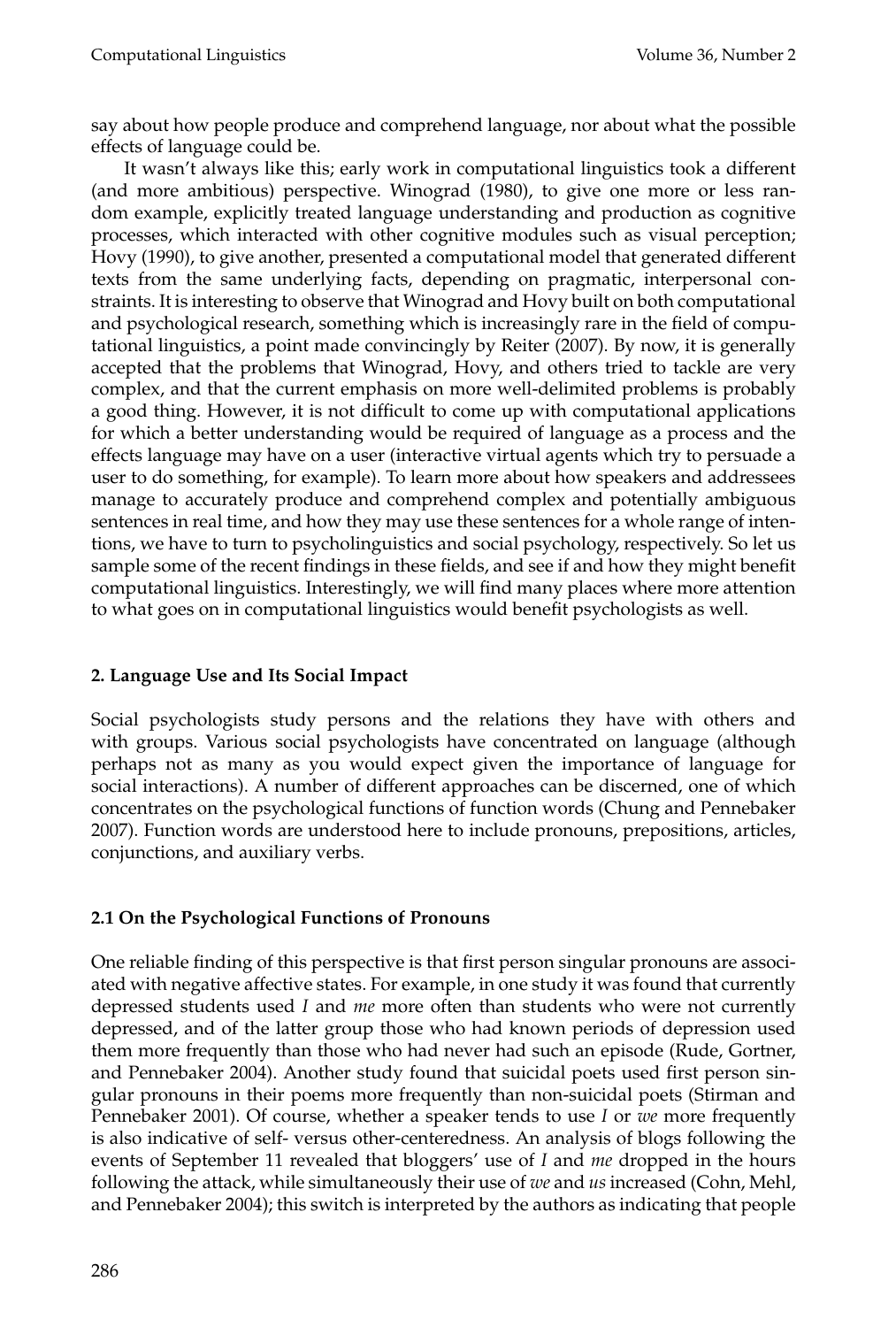were focusing less on themselves during this period, but instead focusing more on their friends and families. In a completely different study of adult speakers (both male and female) who underwent testosterone therapy, it was found that as testosterone levels dropped, so did their use of *I* pronouns, while simultaneously the use of non-*I* pronouns increased (Pennebaker et al. 2004).

Pennebaker and colleagues report comparable effects of age, gender, status, and culture on personal pronoun use (Chung and Pennebaker 2007). Their corpus (or "archive", as they call it) contains over 400,000 text files, from many different authors and collected over many years. It is interesting to observe that Pennebaker was an early adapter of computers for his analyses, simply because performing them manually was too timeconsuming. The general approach in these analyses is to determine beforehand what the "interesting" words are and then simply to count them in the relevant texts, without taking the linguistic context into account. This obviously creates errors: The relative frequency of first-person pronouns may be indicative of depression, as we have just seen, but a sentence such as *I love life* seems a somewhat implausible cue for a depressed state of mind. Chung and Pennebaker (2007, page 345) themselves give the example of *mad*, which is counted as an anger and negative emotion word, and they point out that this is wrong for *I'm mad about my lover*. Clearly, standard methods from computational linguistics could be used to address this problem, for instance by looking at words in context and *n*-grams. Another problem which Chung and Pennebaker mention, and which will be familiar to many computational linguists, is the problem of deciding which are the interesting words to count. Here techniques such as feature construction and selection could be of help. As I will argue in what follows, the observations of Pennebaker and colleagues are potentially interesting for computational linguistics as well, but let us first look at another relevant set of psychological findings.

### **2.2 On the Psychological Functions of Interpersonal Language**

A different strand of research on language and social psychology focuses on interpersonal verbs (a subset of what computational linguists more commonly refer to as transitive verbs): verbs which express relations between people (Semin 2009). In their model of interpersonal language (the Linguistic Categorization Model), Semin and Fiedler (1988) make a distinction between different kinds of verbs and their position on the concrete–abstract dimension. Descriptive action verbs (*Romeo kisses Juliet*) are assumed to be the most concrete, since they refer to a single, observable event. This is different for state verbs (*Romeo loves Juliet*), which describe psychological states instead of single perceptual events, and are therefore more abstract. Most abstract, according to Semin and Fiedler, are adjectives (*Romeo is romantic*), because they generalize over specific events and objects and only refer to characteristics of the subject.

The thing to note is that the same event can, in principle, be referred to in all these different forms; a speaker has the choice of using a more concrete or a more abstract way to refer to an event (e.g., John can be described as, from more to less concrete, hitting a person, hating a person, or being aggressive). Interestingly, the abstractness level a speaker opts for tells us something about that speaker. This has been found, for instance, in the communication of ingroup (think of people with the same cultural identity or supporting the same soccer team) and outgroup (different identity, different team) behavior. There is considerable evidence that speakers describe negative ingroup and positive outgroup behavior in more concrete terms (e.g., using action verbs), thereby indicating that the behavior is more incidental, whereas positive ingroup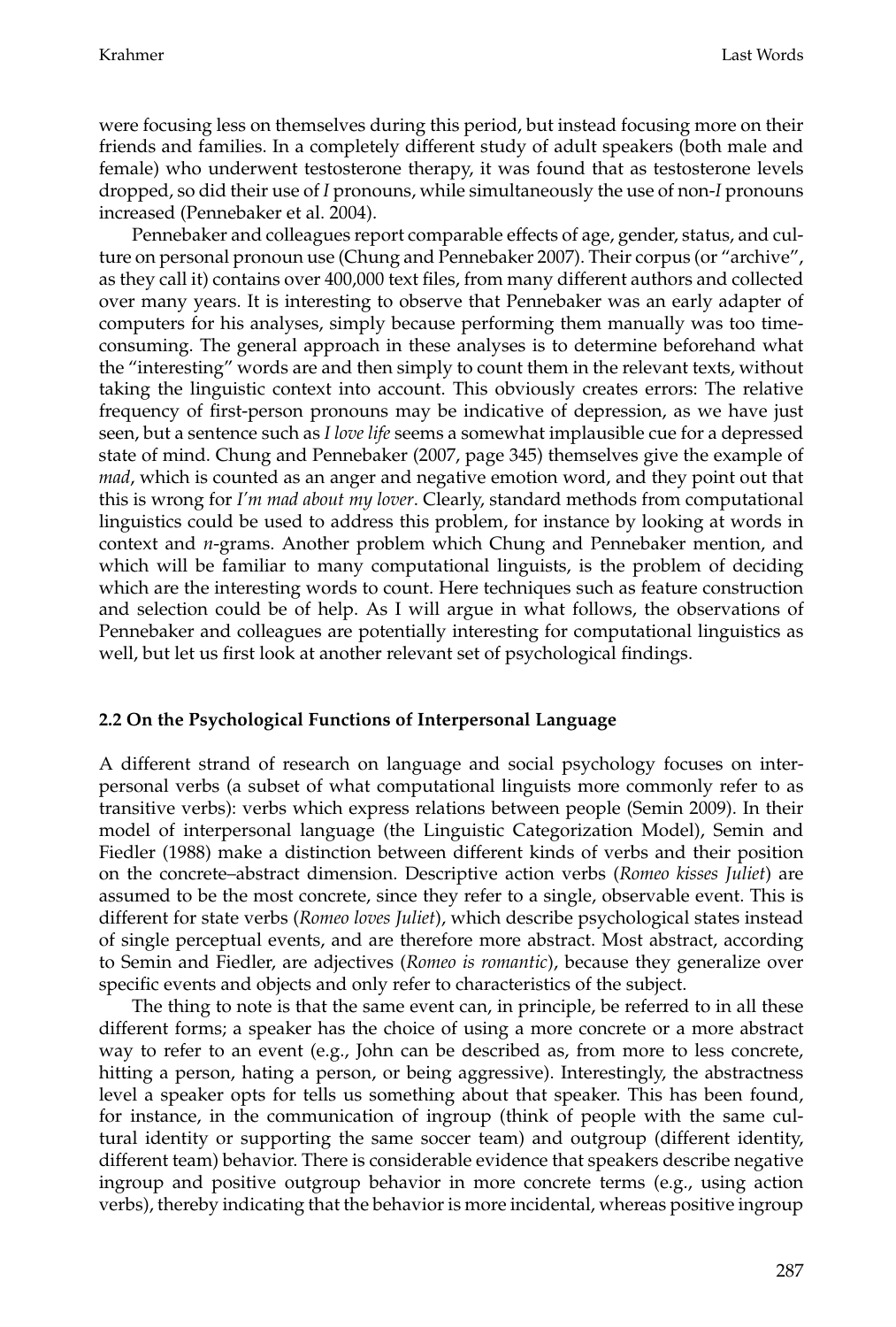and negative outgroup behaviors are described in relatively abstract ways (e.g., more frequently using adjectives), suggesting a more enduring characteristic (see, e.g., Maass et al. 1989). Maass and colleagues showed this phenomenon, which they dubbed the Linguistic Intergroup Bias, for different *Contrada* (neighborhoods) participating in the famous *Palio di Siena* horse races, reporting about their own performance and that of the other neighborhoods. Moreover, Wigboldus, Semin, and Spears (2000) have shown that addressees do indeed pick up these implications, and Douglas and Sutton (2006) reveal that speakers who describe the behavior of others in relatively abstract terms are perceived to have biased attitudes and motives as opposed to speakers who describe this behavior in more concrete ways.

It has been argued that concrete versus abstract language is not only relevant for, for example, the communication of stereotypes, but also has more fundamental effects, for instance influencing the way people perceive the world (Stapel and Semin 2007). In a typical experiment, Stapel and Semin first subtly prime participants with either abstract or concrete language. This can be done using scrambled sentences, where participants are given four words (*romantic is lamp Romeo*) with the instruction to form a grammatical sentence from three of them, or by giving participants a word-search puzzle where the words to search for are the primes. After this, participants perform a seemingly unrelated task, where their perceptual focus (either on the global picture or on the details) is measured. Stapel and Semin show that processing abstract language (adjectives) results in a more global perception, whereas processing concrete language (descriptive action verbs) leads to more perceptual attention to details.

At this point, a computational linguist (and probably other linguists as well) might start to wonder about the comparison between verbs and adjectives, and by the claim that adjectives are abstract. What about adjectives like *blonde*, *young*, and *thin*? These seem to be much more concrete than adjectives such as *aggressive* or *honest*. And what about nouns? There a distinction between concrete (*office chair*) and abstract (*hypothesis*) seems to exist as well. This raises the question whether it is the differences in interpersonal language use or the more general distinction between concrete and abstract language which causes the observed effects on perception; a recent series of experiments suggests it is the latter (Krahmer and Stapel 2009).

# **2.3 What Can Computational Linguists Learn?**

The social psychological findings briefly described here could have an impact on computational linguistics, with potential applications for both text understanding and generation. So far, it seems fair to say that most computational linguists have concentrated so much on trying to understand text or on generating coherent texts that the subtle effects that language may have on the reader were virtually ignored. Function words were originally not the words computational linguists found most interesting. They were considered too frequent; early Information Retrieval applications listed function words on "stop lists"—lists of words that should be ignored during processing—and many IR applications still do. The work of Pennebaker and colleagues indicates that pronouns (as well as other function words) do carry potentially relevant information, for instance about the mental state of the author of a document. Interestingly, for computational applications such as opinion mining and sentiment analysis (Pang and Lee 2008) as well as author attribution and stylometry (Holmes 1998), function words have been argued to be relevant as well, but it seems that research on the social psychology of language has made little or no impact on this field.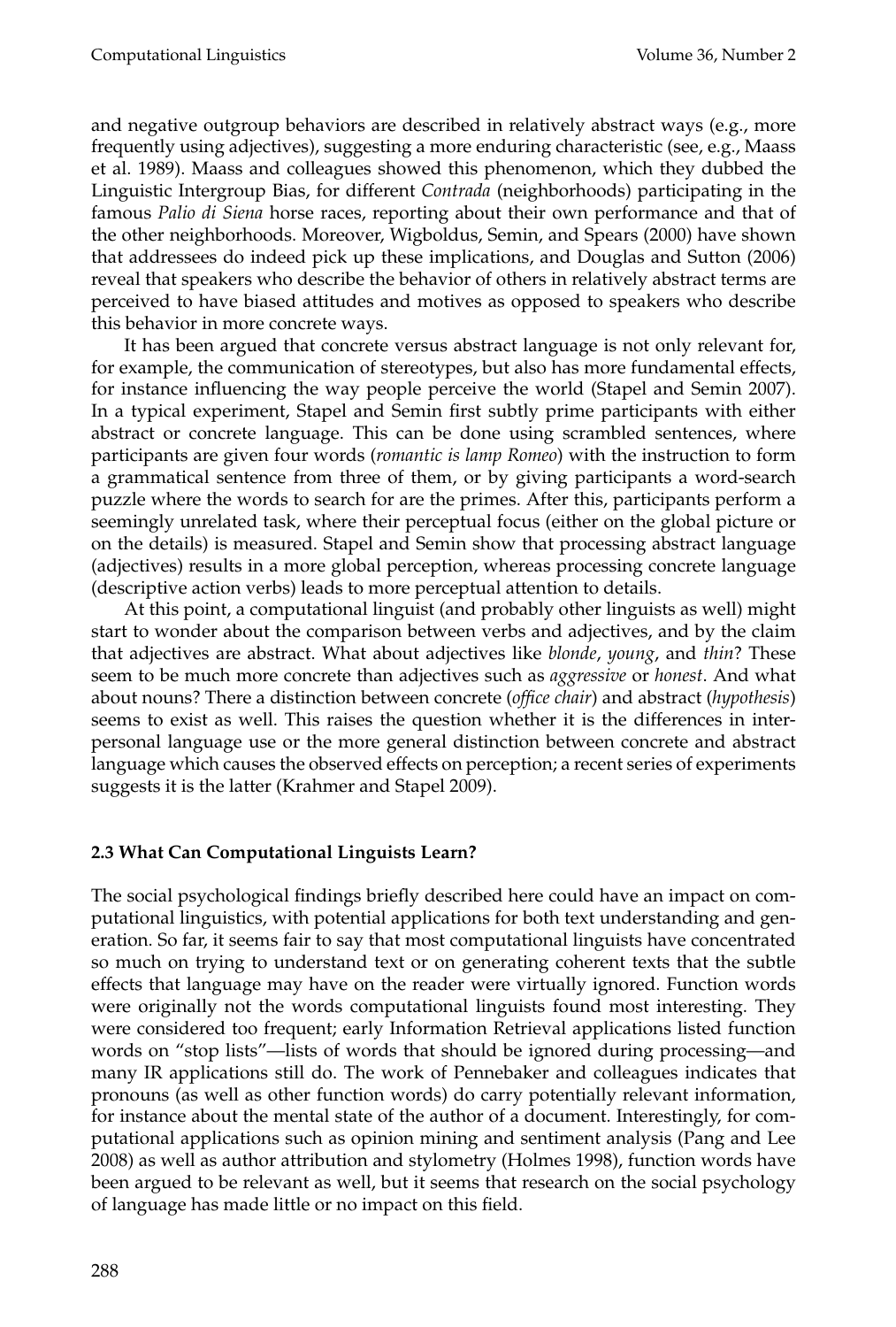Consider sentiment analysis, for instance, which is the automatic extraction of "opinion-oriented" information (e.g., whether an author feels positive or negative about a certain product) from text. This is a prime example of an emerging research area in computational linguistics which moves beyond factual information exchange (although the preferred approach to this problem very much fits with the paradigm sketched by Halevy et al. [2009]: take a large set of data and apply machine learning to it). Pang and Lee (2008) offer an extensive overview of research related to sentiment analysis, but do not discuss any of the psychological studies mentioned herein (in fact, of the 332papers they cite, only one or two could conceivably be interpreted as psychological in the broadest interpretation). What is especially interesting is that their discussion of why sentiment analysis is difficult echoes the discussion of Chung and Pennebaker (2007) on the problems of counting words (by sheer coincidence they even discuss essentially the same example: *madden*).

These findings may also have ramifications for the generation of documents. If you develop an application which automatically produces texts from non-textual data, you might want to avoid excessive use of the first-person pronoun, lest your readers think your computer is feeling down. If you want your readers to skim over the details of what is proposed in a generated text, use abstract language. In addition, you may want to use action verbs when describing your own accomplishments, and adjectives to refer to those of others (but do it in a subtle way, because people might notice).

# **3. Language Comprehension and Production**

While the link between computational linguistics and social psychology has seldom been explored, there has been somewhat more interaction with psycholinguistics. Perhaps most of this interaction has involved natural language understanding. Various early parsing algorithms were inspired by human sentence processing, which is hardly surprising: human listeners are remarkably efficient in processing and adequately responding to potentially highly ambiguous sentences. Later, when large data sets of parsed sentences became available, the focus in computational linguistics shifted to developing statistical models of language processing. Interestingly, recent psycholinguistic sentence processing models are inspired in turn by statistical techniques from computational linguistics (Chater and Manning 2006; Crocker in press; Jurafsky 2003; Pado, Crocker, and Keller 2009).

# **3.1 On Producing Referring Expressions**

The situation is somewhat different for natural language generation, although superficially the same kind of interaction can be observed here (albeit with a few years delay). The seminal work by Dale and Reiter (1995) on the generation of referring expressions was explicitly inspired by psycholinguistic work. Dale and Reiter concentrated on the generation of distinguishing descriptions, such as *the large black dog*, which single out one target object by ruling out the distractors (typically a set of other domestic animals of different sizes and colors). Given that the number of distractors may be quite large and given that each target can be referred to in multiple ways, one of the main issues in this area is how to keep the search manageable. Current algorithms for referring expression generation, building on the foundations laid by Dale and Reiter, are good at quickly computing which set of properties uniquely characterizes a target among a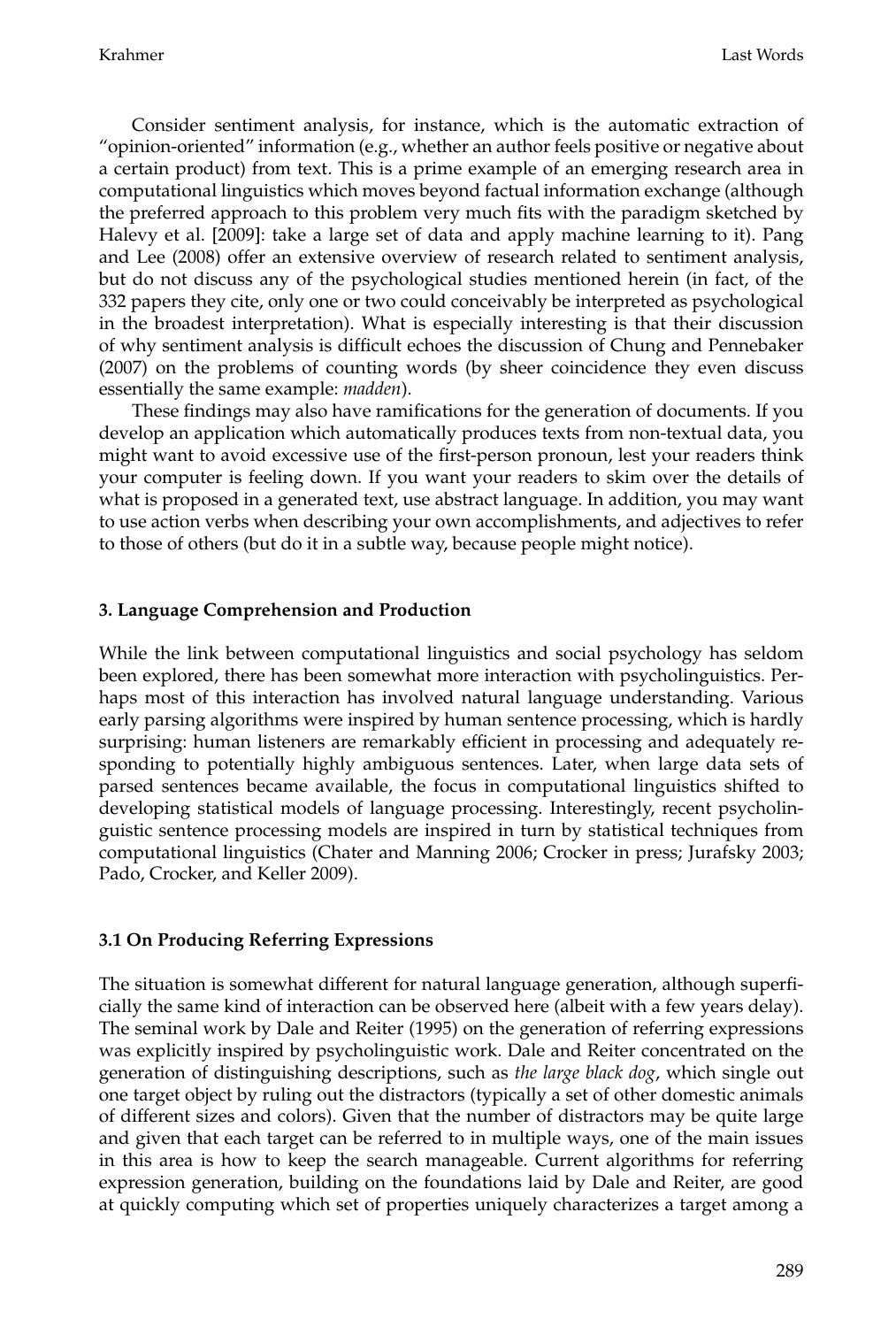set of distractors. Some of these algorithms are capable of generating distinguishing descriptions that human judges find more helpful and better formulated than humanproduced distinguishing descriptions for the same targets (Gatt, Belz, and Kow 2009).

To some this might suggest that the problem is solved. This conclusion, however, would be too hasty. Most of the algorithms use some very unrealistic assumptions which limit their applicability. Interestingly, these assumptions can be traced back directly to classic psycholinguistic work on the production of referring expressions (Olson 1970). Clark and Bangerter (2004) criticize a number of the unstated assumptions in Olson's approach: Reference is treated as a one-step process (a speaker plans and produces a complete description, and nothing else, in one go) and during that process the speaker does not take the prior interaction with the addressee into account. By merely substituting *computer* for *speaker* these comments are directly applicable to most current generation algorithms as well.

The problem, unfortunately, is that recent psycholinguistic research suggests that these assumptions are wrong. Often this research looks at how speakers produce referring expressions while interacting with an addressee, and one thing that is often found is that speakers adapt to their conversational partners while producing referring expressions (Clark and Wilkes-Gibbs 1986; Brennan and Clark 1996; Metzing and Brennan 2003). This kind of "entrainment" or "alignment" (Pickering and Garrod 2004) may apply at the level of lexical choice; if a speaker refers to a couch using the word *sofa* instead of the more common *couch*, the addressee is more likely to use *sofa* instead of *couch* as well later on in the dialogue (Branigan et al. in press). But the speaker and addressee may also form a general "conceptual pact" on how to refer to some object, deciding together, for instance, to refer to a tangram figure as *the tall ice skater*.

Although adaptation itself is uncontroversial, psycholinguists argue about the extent to which speakers are capable of taking the perspective of the addressee into account (Kronmüller and Barr 2007; Brennan and Hanna 2009; Brown-Schmidt 2009), with some researchers presenting evidence that speakers may have considerable difficulty doing this (Horton and Keysar 1996; Keysar, Lin, and Barr 2003). In Wardlow Lane et al. (2006) people are instructed to refer to simple targets (geometrical figures that may be small or larger) in the context of three distractor objects, two of which are visible to both speaker and addressee (shared) whereas the other is visible to the speaker only (privileged). If speakers would be able to take the addressees' perspective into account when referring, the privileged distractor should not play a role in determining which properties to include in the distinguishing description. However, Wardlow Lane and colleagues found that speakers do regularly take the privileged distractor into account (for instance adding a modifier *small* when referring to the target, even though all the shared objects are small and only the privileged one is large). Interestingly, speakers do this more often when explicitly told that they should *not* leak information about the privileged object, which Wardlow Lane et al. interpret as an ironic processing effect of the kind observed by Dostoevsky ("Try to pose for yourself this task: not to think of a polar bear, and you will see that the cursed thing will come to mind every minute").

Another interesting psycholinguistic finding is that speakers often include more information in their referring expressions than is strictly needed for identification (Arts 2004; Engelhardt, Bailey, and Ferreira 2006), for instance referring to a dog as *the large black curly haired dog* in a situation where there is only one large black dog. Again, that speakers are not always "Gricean" ("be as informative as required, but not more informative") is generally agreed upon, but there is an ongoing debate about why and how speakers overspecify, some arguing that it simplifies the search of the speaker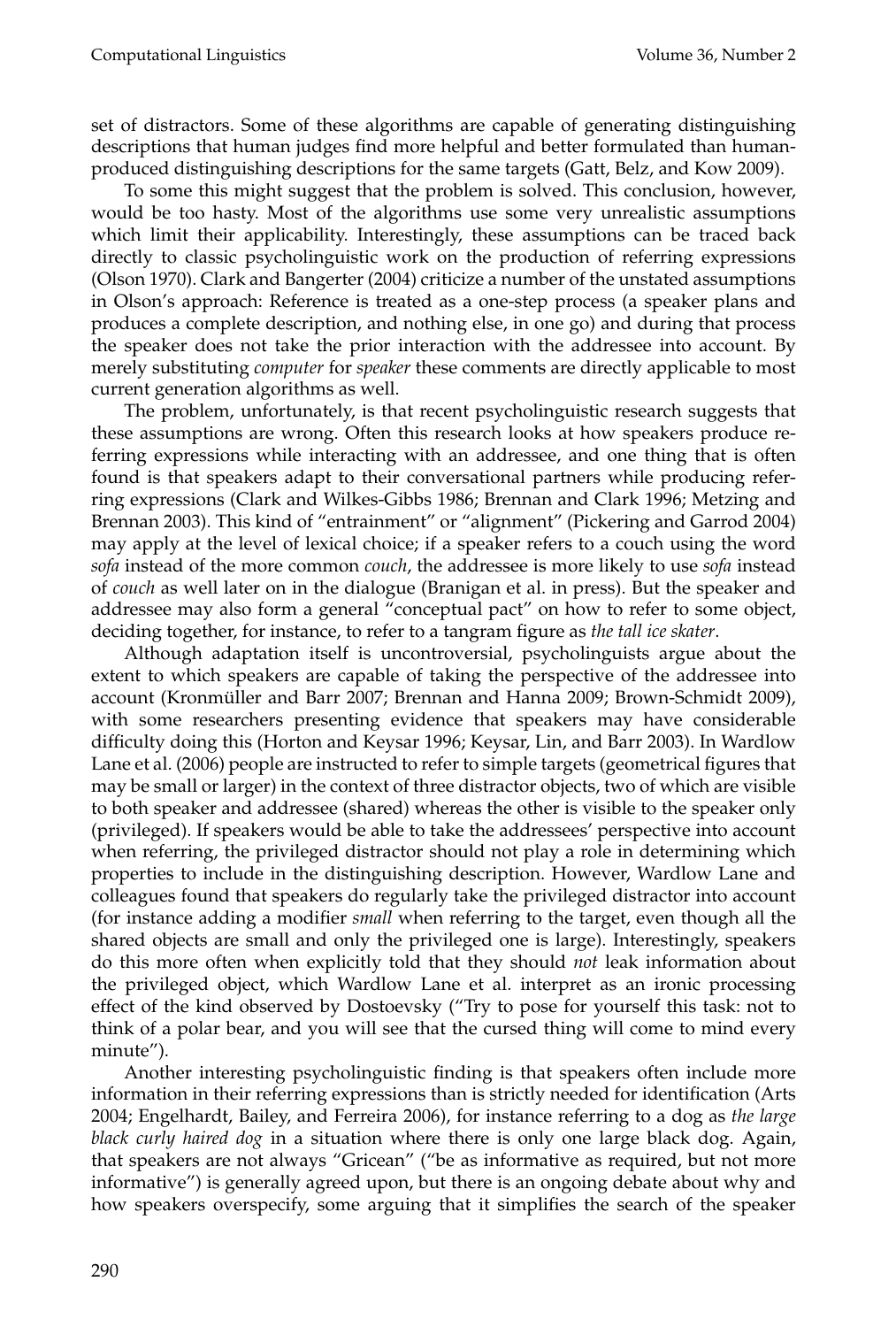(Engelhardt, Bailey, and Ferreira 2006) whereas others suggest that overspecified references are particularly beneficial for the addressee (Paraboni, van Deemter, and Masthoff 2007).

## **3.2 What Can Computational Linguists Learn?**

Why are these psycholinguistic findings about the way human speakers refer relevant for generation algorithms? First of all, human-likeness is an important evaluation criterion, so algorithms that are good at emulating human referring expressions are likely to outperform algorithms that are not. Moreover, it is interesting to observe that generating overspecified expressions is computationally cheaper than producing minimal ones (Dale and Reiter 1995). In a similar vein, it can be argued that alignment and adaptation may reduce the search space of the generation algorithm, because they limit the number of possibilities that have to be considered.

It is worth emphasizing that psycholinguistic theories have little to say about how speakers quickly decide which properties, from the large set of potential ones, to use in a referring expression. In addition, whereas notions such as adaptation, alignment, and overspecification are intuitively appealing, it has turned out to be remarkably difficult to specify how these processes operate exactly. In fact, a common criticism is that they would greatly benefit from "explicit computational modeling" (Brown-Schmidt and Tanenhaus 2004). Of course, solving choice problems and computational modeling are precisely what computational linguistics has to offer. So although generation algorithms may benefit a lot from incorporating insights from psycholinguistics, they in turn have the potential to further research in psycholinguistics as well.

### **4. Discussion**

In this brief, highly selective, and somewhat biased overview of work on language in several areas of psychology, we have seen that words may give valuable information about the person who produces them (but how to select and count them is tricky), that abstract or concrete language may tell you something about the opinions and attitudes a speaker has and may even influence how you perceive things (but the linguistic intuitions about what is abstract, and what concrete, need some work), and that speakers are remarkably efficient when producing referring expressions, in part because they adapt to their addressee and do not necessarily try to be as brief as possible (but making these intuitive notions precise is difficult). Psychological findings such as these are not merely intriguing, but could be of real use for computational linguistic applications related to document understanding or generation (and, conversely, techniques and insights from computational linguistics could be helpful for psychologists as well). Of course, some computational linguists do extensively rely on psychological findings for building their applications (you know who you are), just as some psychologists use sophisticated computational and statistical models rather than human participants for their studies (this is especially true in psycholinguistics). But these are exceptions, and certainly do not belong to mainstream computational linguistics or psychology. Which raises one obvious question: Why isn't there more interaction between these two communities?

There seem to be at least three reasons for this. First, and most obvious, many researchers are not aware of what happens outside their own specialized field. The articles in psychology are fairly accessible (usually no complex statistical models or overformalized algorithms there), but many computational linguists may feel that it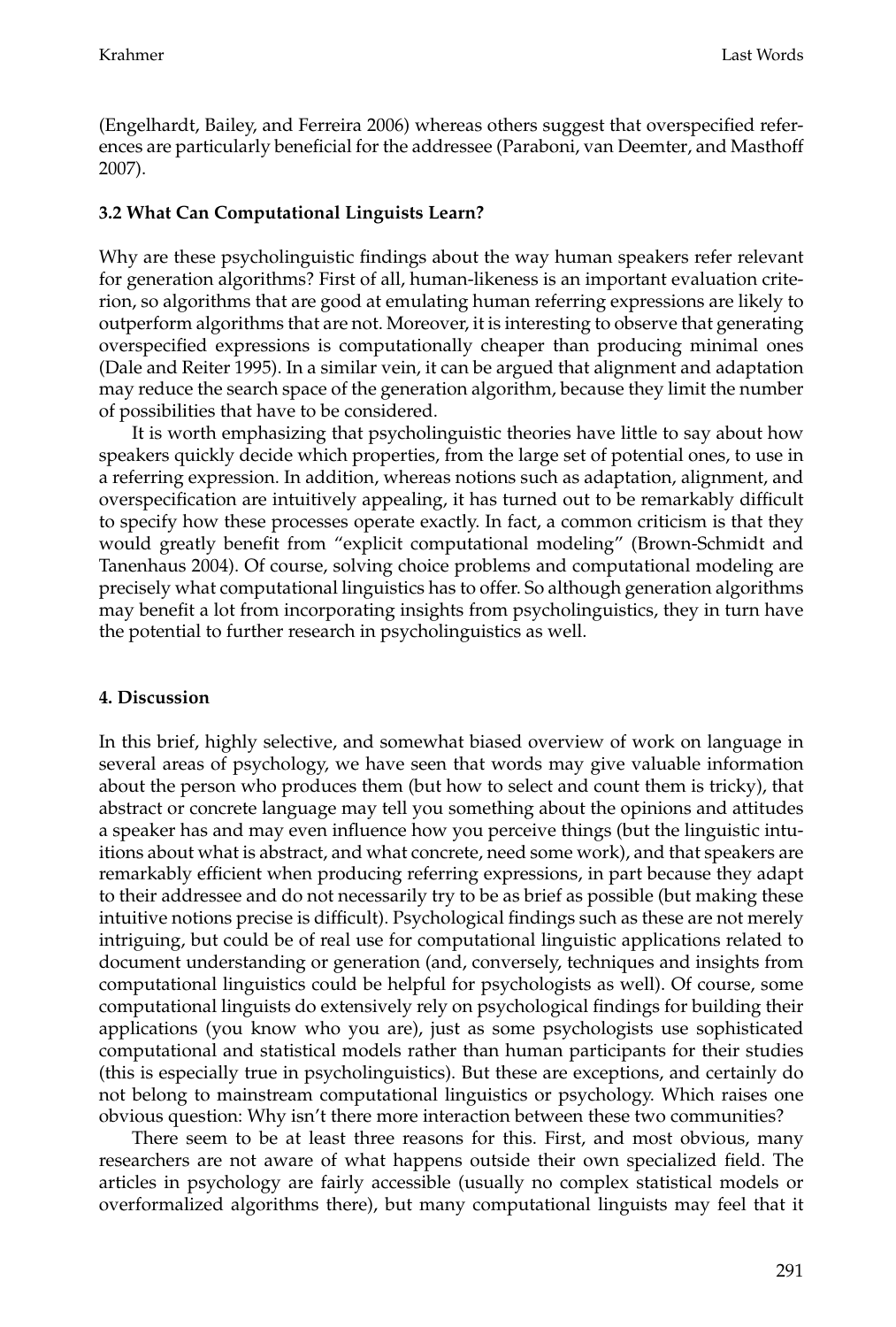would be a better investment of their limited time to read some more of the 17,000 (and counting) journal, conference, and workshop papers they have not yet read in the invaluable ACL Anthology. For psychologists presumably similar considerations apply, with the additional complication that many of the anthology papers require a substantial amount of technical prior knowledge. In addition, it might be that the different publication cultures are a limiting factor here as well: for psychologists, journals are the main publication outlet; for them most non-journal publications have a low status and hence might be perceived as not worth exploring.

Another perhaps more interesting reason is that psychologists and computational linguists have subtly different general objectives. Psychologists want to get a better understanding of people; how their social context determines their language behavior, how they produce and comprehend sentences, and so on. Their models are evaluated in terms of whether there is statistical evidence for their predictions in actual human behavior. Computational linguists evaluate their models ("algorithms") on large collections of human-produced *data*; one model is better than another if it accounts for more of the data. Of course, a model can perform well when evaluated on human data, but be completely unrealistic from a psychological point of view. If a computational linguist develops a referring expression generation algorithm (or a machine translation system or an automatic summarizer) which accounts for the data in a way which is psychologically unrealistic, the work will generally not be of interest to psychologists. Conversely, if psychological insights are difficult to formalize or require complex algorithms or data structures, computational linguists are likely not to be enthusiastic about applying them. Obviously, this hinders cross-pollination of ideas as well.

Third, and somewhat related to the previous point, it sometimes seems that computational linguists see trees where psychologists see a forest. Psychologists appear to be most interested in showing a general effect (and are particularly appreciative of clever and elegant experimental designs which reveal these effects); if merely counting words already gives you a statistically reliable effect, then why bother with a more complicated way of counting *n*-grams and worrying about back-off smoothing to deal with data sparseness? Doing so would conceivably give you a better estimate of the significance and size of your effect, but would probably not change your story in any fundamental way. Computational linguists, by contrast, evaluate their models on (often shared) datasets (and tend to be more impressed by technical prowess—e.g., new statistical machine learning models—or by smart ways of automatically collecting large quantities of data); each data point that is processed incorrectly by their model offers a potential advantage for someone else's model.

In view of observations such as these, it is perhaps not surprising that computational linguists and psychologists have remained largely unaware of each other's work so far. Predicting the future is a tricky thing, but it seems not unlikely that most computational linguists and psychologists will continue going their own way in the future. Nevertheless, I hope to have shown here that both communities could benefit from the occasional foray into the others' territory. For psychologists, the tools and techniques developed by computational linguists could further their research, by helping to make their models and theories more explicit and hence easier to test and compare. For computational linguists, insights from both the social psychology of language and from psycholinguists could contribute to a range of applications, from opinion mining to text understanding and generation. Obviously, this contribution could be on the level of "words", but a more substantial contribution is conceivable as well. As we have seen, psychologists are particularly strong in explanatory theories (on affect, on interaction, etc.) and perhaps taking these as starting points for our applications (e.g.,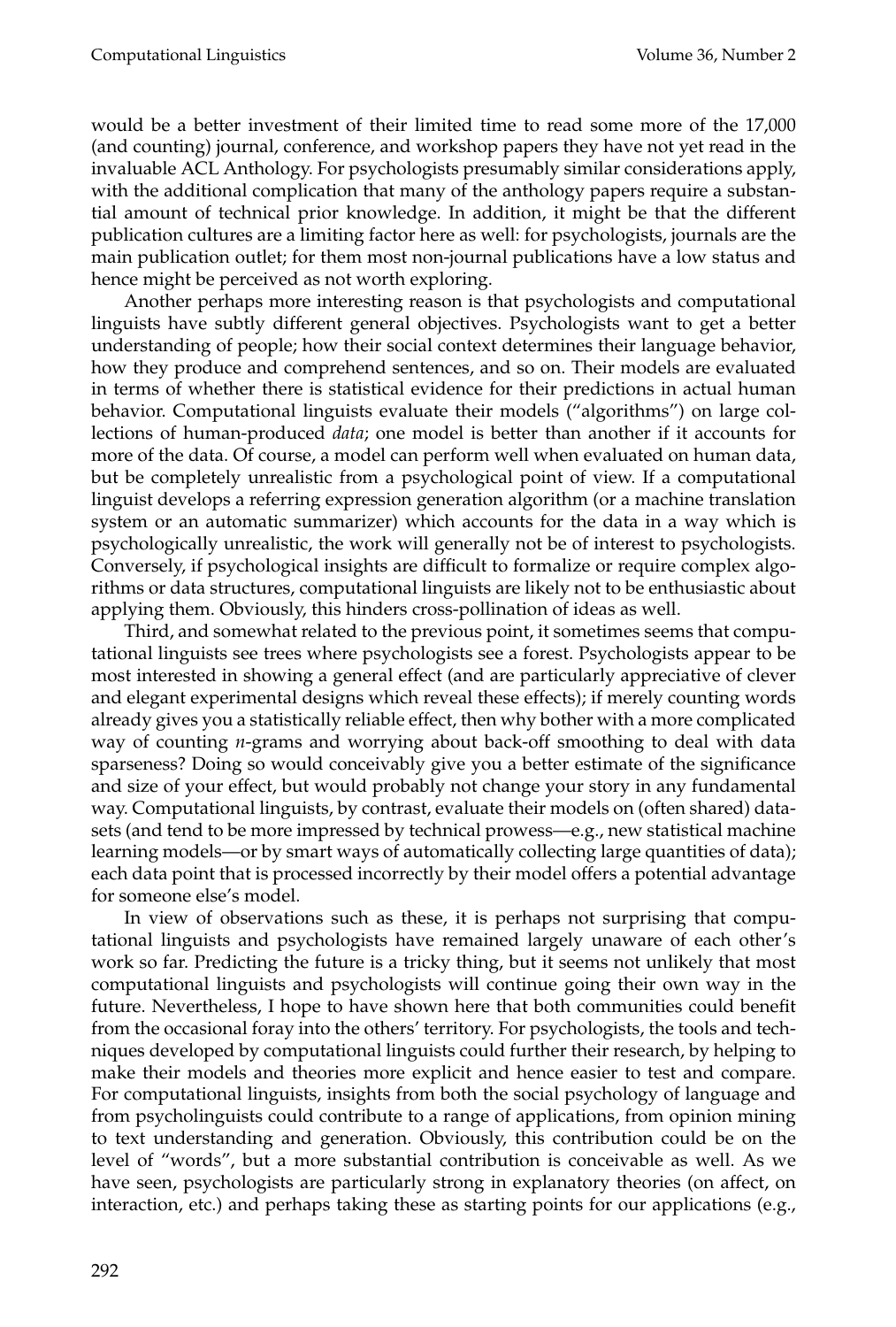on affective and interactive generation) could make them theoretically more interesting and empirically more adequate.

#### **Acknowledgments**

Thanks to Robert Dale for inviting me to write a Last Words piece on this topic and for his useful comments on an earlier version. This piece grew out of discussions I had over the years with both computational linguists and psychologists, including Martijn Balsters, Kees van Deemter, Albert Gatt, Roger van Gompel, Erwin Marsi, Diederik Stapel, Marc Swerts, Mariet¨ Theune, and Ad Vingerhoets. Needless to say, I alone am responsible for the simplifications and opinions in this work. I received financial support from the Netherlands Organization for Scientific Research (NWO), via the Vici project "Bridging the gap between computational linguistics and psycholinguistics: The case of referring expressions" (277-70-007), which is gratefully acknowledged.

#### **References**

- Arts, Anja. 2004. *Overspecification in Instructive Texts*. Unpublished Ph.D. thesis, Tilburg University.
- Branigan, Holly P., Martin J. Pickering, Jamie Pearson, and Janet F. McLean. (in press). Linguistic alignment between humans and computers. *Journal of Pragmatics*.
- Brennan, Susan and Herbert H. Clark. 1996. Conceptual pacts and lexical choice in conversation. *Journal of Experimental Psychology*, 22(6):1482–1493.
- Brennan, Susan E. and Joy E. Hanna. 2009. Partner-specific adaptation in dialog. *Topics in Cognitive Science*, 1(2):274–291.
- Brown-Schmidt, S. and M. Tanenhaus. 2004. Priming and alignment: Mechanism or consequence? commentary on Pickering and Garrod 2004. *Behavioral and Brain Sciences*, 27:193–194.
- Brown-Schmidt, Sarah. 2009. Partner-specific interpretation of maintained referential precedents during interactive dialog. *Journal of Memory and Language*, 61:171–190.
- Chater, Nick and Christopher D. Manning. 2006. Probabilistic models of language processing and acquisition. *Trends in Cognitive Science*, 10:335–344.
- Chung, C. K. and James W. Pennebaker. 2007. The psychological function of function words. In K. Fiedler, editor, *Social Communication: Frontiers of Social*

*Psychology*. Psychology Press, New York, pages 343–359.

- Clark, Herbert H. 1996. *Using Language*. Cambridge University Press, Cambridge, UK.
- Clark, Herbert H. and Adrian Bangerter. 2004. Changing ideas about reference. In Ira A. Noveck and Dan Sperber, editors, *Experimental Pragmatics*. Palgrave Macmillan, Basingstoke, pages 25–49.
- Clark, Herbert H. and Deanna Wilkes-Gibbs. 1986. Referring as a collaborative process. *Cognition*, 22:1–39.
- Cohn, M., M. Mehl, and James W. Pennebaker. 2004. Linguistic markers of psychological change surrounding September 11, 2001. *Psychological Science*, 15:687–693.
- Crocker, Matthew W. (in press). Computational psycholinguistics. In Alex Clark, Chris Fox, and Shalom Lappin, editors, *Computational Linguistics and Natural Language Processing Handbook*. Wiley Blackwell, London, UK.
- Dale, Robert and Ehud Reiter. 1995. Computational interpretations of the Gricean maxims in the generation of referring expressions. *Cognitive Science*, 18:233–263.
- Douglas, Karen and Robbie Sutton. 2006. When what you say about others says something about you: Language abstraction and inferences about describers' attitudes and goals. *Journal of Experimental Social Psychology*, 42 : 500–508.
- Engelhardt, Paul E., Karl G. D. Bailey, and Fernanda Ferreira. 2006. Do speakers and listeners observe the Gricean Maxim of Quantity? *Journal of Memory and Language*, 54:554–573.
- Gatt, Albert, Anja Belz, and Eric Kow. 2009. The tuna-reg challenge 2009: Overview and evaluation results. In *Proceedings of the 12th European Workshop on Natural Language Generation (ENLG)*, pages 174–182, Athens.
- Halevy, Alon, Peter Norvig, and Fernando Pereira. 2009. The unreasonable effectiveness of data. *IEEE Intelligent Systems*, 24:8–12.
- Holmes, David I. 1998. The evolution of stylometry in humanities scholarship. *Literary and Linguistic Computing*, 13:111–117.